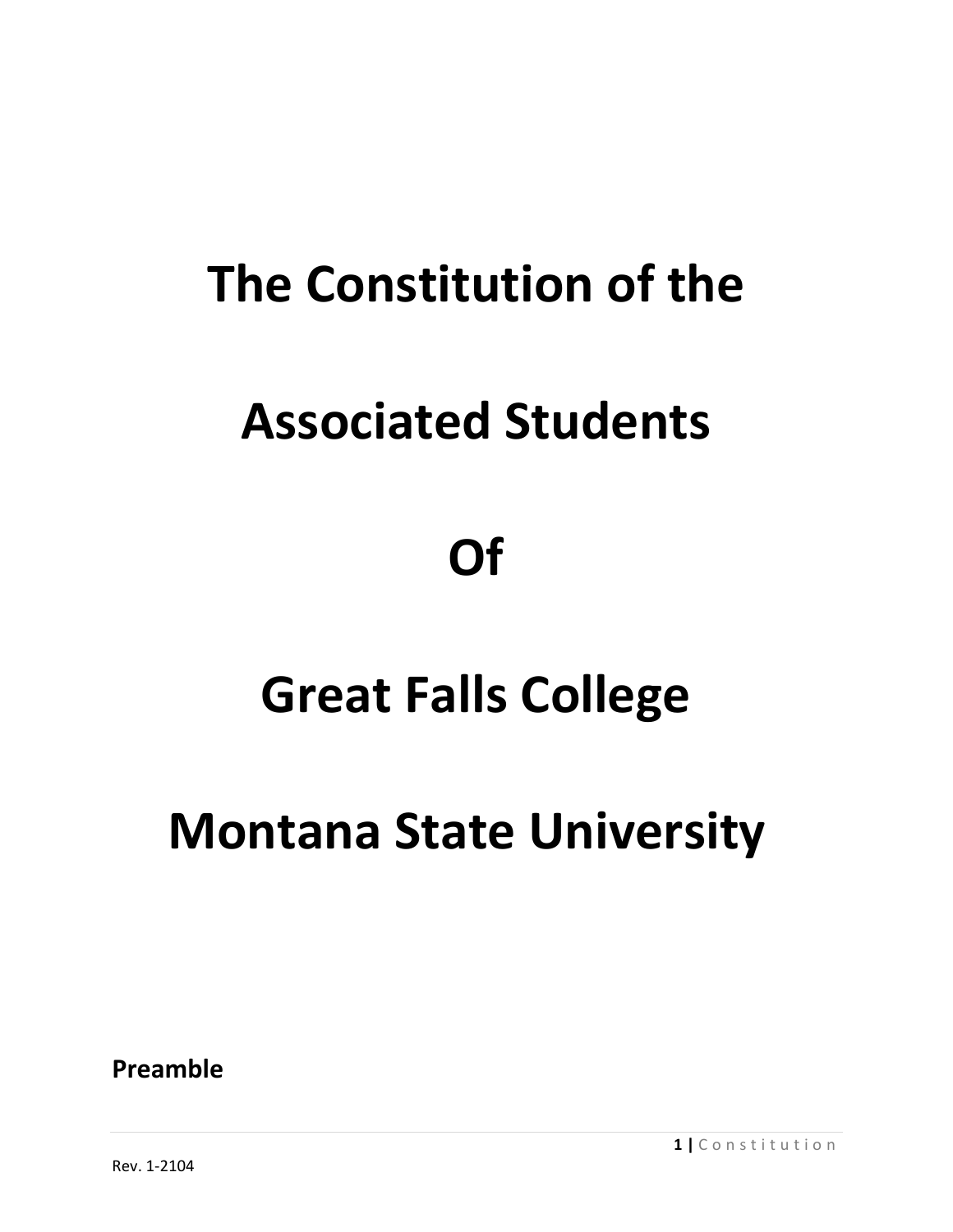*We, the Associated Students of Great Falls College Montana State University (ASGFC MSU), in order to encourage constructive relationships among the students, the faculty, staff, and the administration; to supplement and complement formal education on the Great Falls College Montana State University campus; to represent student interests, needs and welfare within the campus; to provide*  for the expression of student opinion and interests to the community at large on issues affecting student *life; and to protect the privileges and rights of students herein stated, do hereby establish and affirm this Constitution for the Associated Students of Great Falls College Montana State University (ASGFC MSU)*

#### **ARTICLE 1. – Name**

Sec. 1. - The name of this Association shall be the Associated Students of Great Falls College Montana State University hereinafter called (ASGFC MSU)

### **ARTICLE 2. – Membership**

Sec. 1 – All registered students of one credit or more will be a member of the Associated Students and will be allowed to vote in annual elections.

Sec. 2 - All Registered Senators and Executives of Great Falls College Montana State University enrolled for six (6) or more credits, and only such persons, shall be members of the Student Government. As members, they shall be entitled to vote, to hold office in the government if qualifications for candidacy are met, and to exercise the various rights and privileges of membership.

Sec. 3 - For the purposes of this constitution, student shall be defined as anyone who is currently enrolled for one credit or more in Great Falls College Montana State University.

Sec. 4 - For the purposes of this constitution, The Association shall refer to the student body as a whole

#### **ARTICLE 3. – Management and Structure**

Sec. 1 - The management of ASGFC MSU Great Falls College Montana State University shall be vested in the Executive Branch, which shall employ necessary student staff and shall maintain student administration as provided in the ASGFC MSU By-Laws.

Sec. 2 – ASGFC MSU shall function through the Executive Branch, the Legislative Branch, and the Judiciary Branch.

Sec. 3 - All officers and branches shall have the primary duties of determining and representing student opinion and executing appropriate action.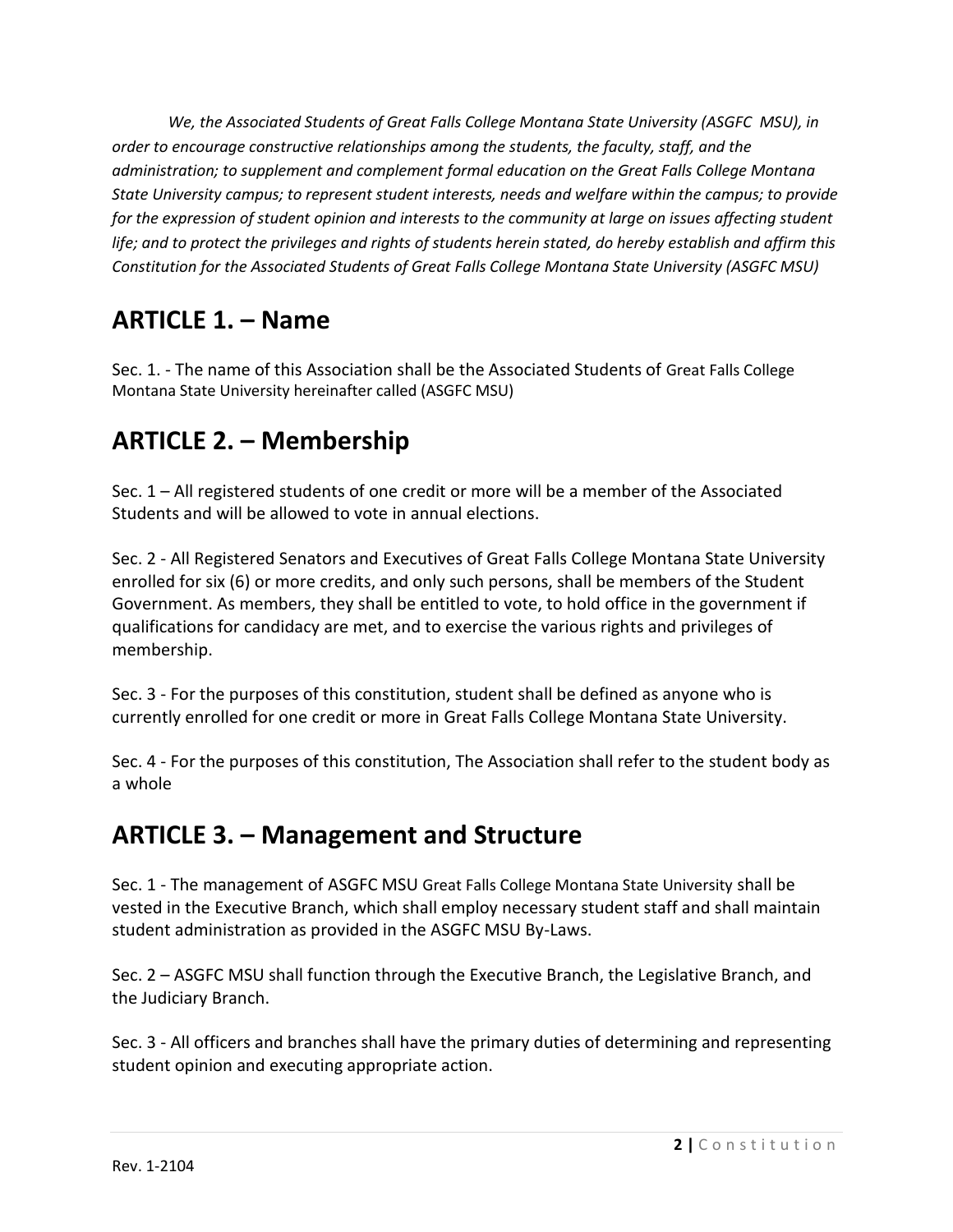Sec.4 - The ASGFC MSU government and their activities must comply with Montana state law, policies of the Montana Board of Regents of higher education, and GFC MSU policies.

Sec.5 – The meetings of the ASGFC MSU senate will be conducted according to Roberts Rules of Order.

### **ARTICLE 4. – Executive Branch**

Sec. 1 the Executive Branch shall administer the affairs of ASGFC MSU and shall recommend legislation to the Senate. It shall establish committees to take action on any matter within the jurisdiction of ASGFC MSU that may not be covered by statute or ASGFC MSU Senate By-Laws. It shall enforce and put into effect all statutes duly passed by the Legislative Branch. The Executive Branch shall consist of, but not be limited to, the following:

#### **Executive Cabinet**

The ASGFC MSU President, who shall uphold and enforce the ASGFC MSU Constitution and its By-Laws. The President may only vote on senate matters in the event of a tie but, holds veto power.

- 1. The ASGFC MSU Vice President shall assume the President's duties in his/her absence, if said absence impairs the functioning ability of ASGFC MSU. The Vice President is the Chairperson of the Student referral program (SRP) and all members of the executive cabinet are considered members of the committee.
- 2. The ASGFC MSU Treasurer, who shall be the liaison to fiscal authority of the senate.
	- This position shall be an appointment by the President. Said appointment must be made in cooperation with the Vice President, Student Activities Coordinator (if presently employed), the Associate Dean of Student Services (or designated proxy), and at least 1 Student Government Advisor.
- 3. The ASGFC MSU Secretary, who shall maintain written record of all ASGFC MSU proceedings.
	- This position shall be an appointment by the President. Said appointment must be made in cooperation with the Vice President, Student Activities Coordinator (if presently employed), the Associate Dean of Student Services (or designated proxy), and at least 1 Student Government Advisor.

### **ARTICLE 5. – Legislative Branch**

Sec. 1 The Legislative Branch shall consist of the Senate, in which only ASGFC MSU Senators may vote.

Sec. 2 The legislative and budgetary power of ASGFC MSU shall be vested in the ASGFC MSU Senate. The function of the ASGFC MSU Senate shall be: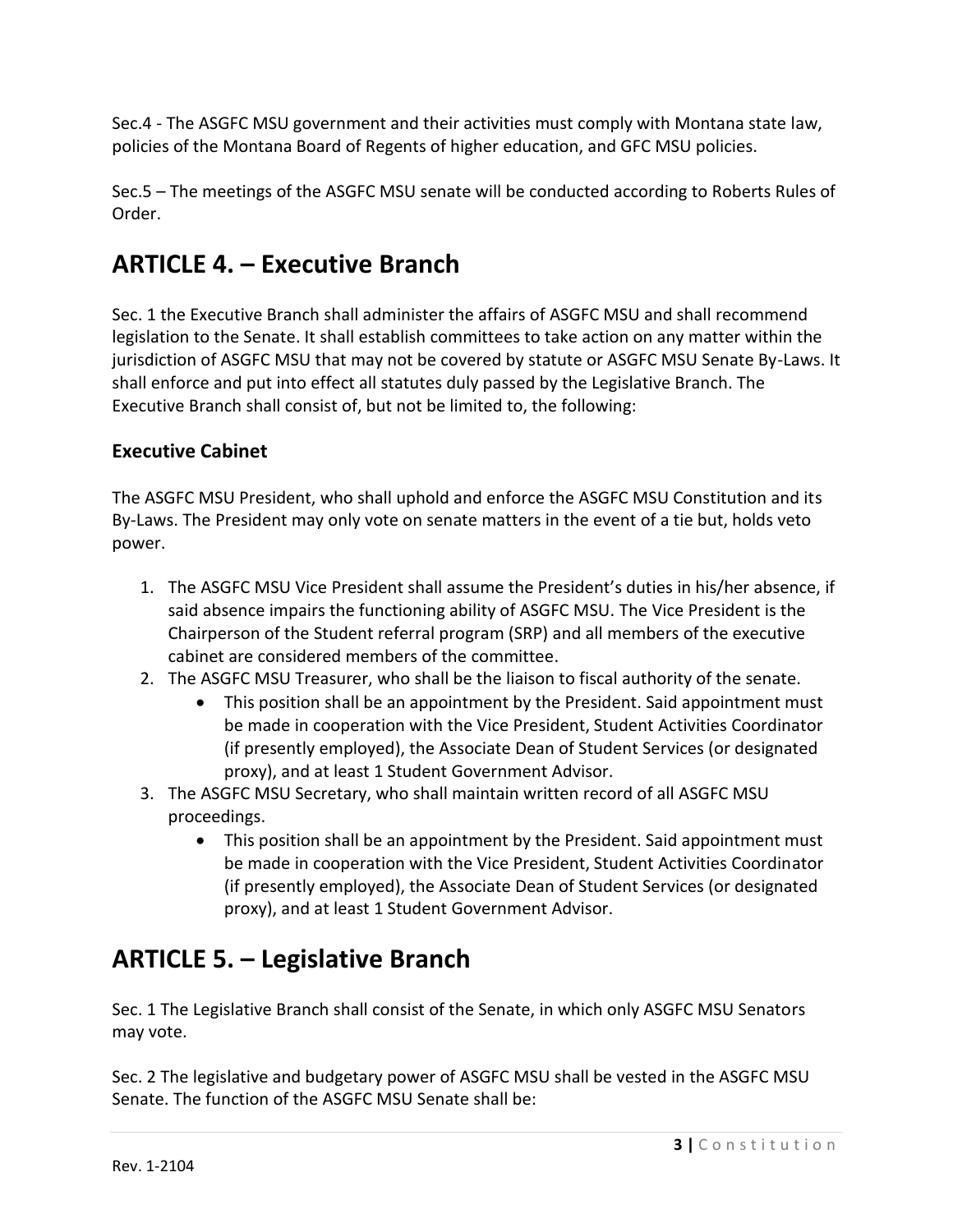Sec. 3 To conduct hearings for and approve the annual ASGFC MSU budget. The final approval of the budget will come from the CEO/Dean or his/her designee.

Sec. 4 To adopt by-laws for ASGFC MSU and make revisions to them.

Sec. 5 The legislative branch is obligated to fulfill the needs of students however possible in accordance with the ASGFC MSU Constitution and By-Laws

Sec. 6 To investigate, adopt resolutions and to perform all normal legislative and budgetary functions on matters within the jurisdiction of ASGFC MSU.

Sec. 7 Ensure that student fees are being spent in a manner consistent with student needs or desires and within College policy and procedures.

Sec. 8 The Senate shall have the power to override the ASGFC MSU President's veto with twothirds (2/3) of the votes cast at the next regularly scheduled meeting of Senate during the academic year. Senators who fail to vote either for or against the issue abstain shall not be counted in the two-thirds (2/3) vote.

### **ARTICLE 6. – Judiciary Branch**

Sec. 1 The Wage Addendum Committee (W.A.C.) shall be disbanded and the Supreme Court will assume all of the former duties of the Wage Addendum Committee.

Sec. 2 The judicial power of ASGFC MSU shall be vested in the Supreme Court. The Supreme Court shall consist of at least five (5) senators 1 of whom is the Chief Justice, and one (1) institutional representative either from the faculty or staff. The Chief Justice will be appointed by the senate and will vote *ONLY* in the instance of a tie vote. The institutional representative may be an advisor to student government or another member of the institution. Being a member of the Supreme Court does not count toward the committee requirements of a senator. Therefore, all members of the Supreme Court (with exception to Chief Justice) shall be required to sit on a second committee. In all instances where the Supreme Court is required to vote, Justices will vote objectively and without bias.

Sec. 3 Powers and Responsibilities of the Supreme Court

To interpret the Constitution or make rulings on any action taken under said Constitution.

To try cases of impeachment excluding those cases of impeachment of Supreme Court members, in which case the ASGFC MSU Executive Branch shall hear the case.

The Supreme Court shall oversee all matters regarding payment of senators and executives.

Sec. 4 Binding Authority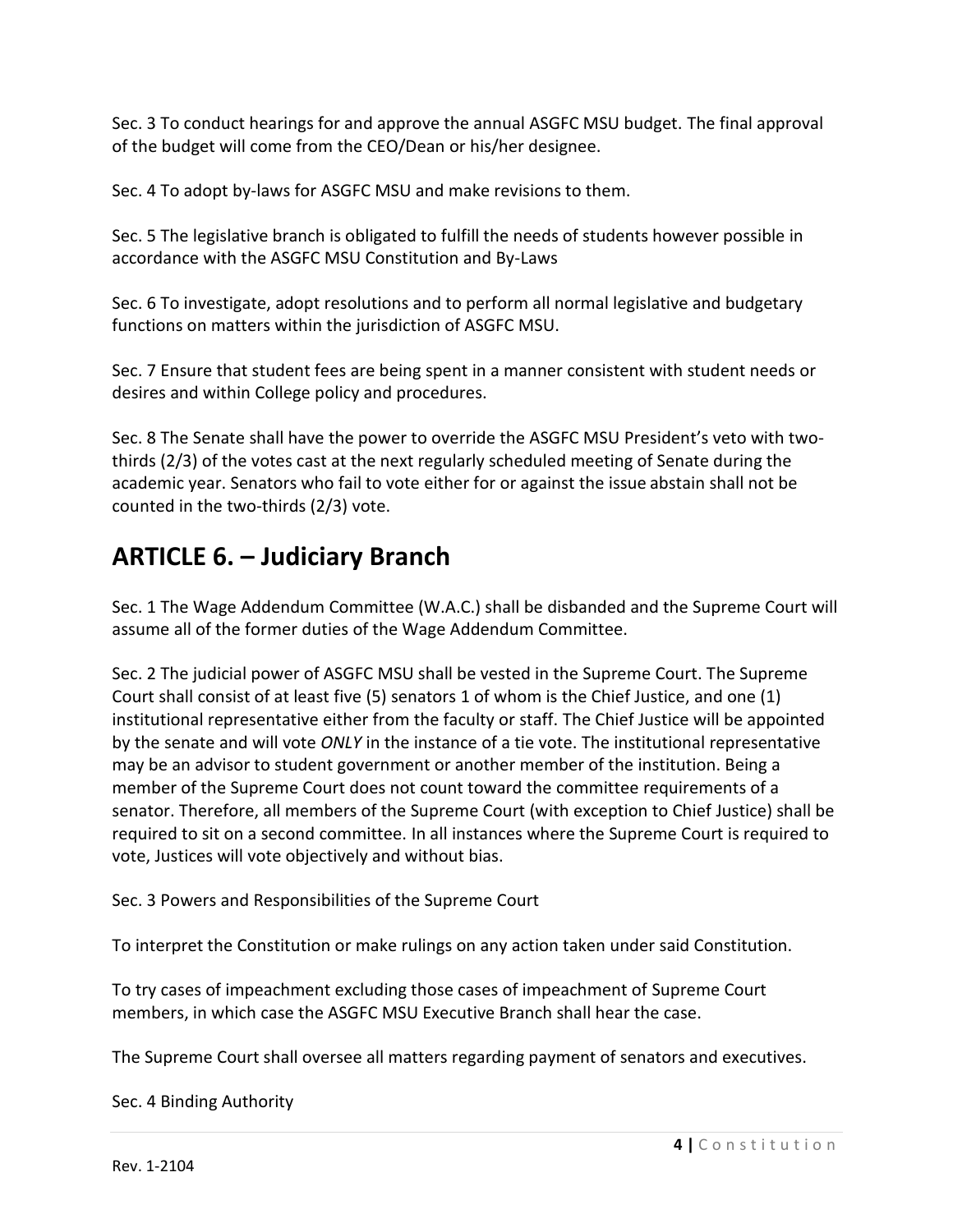All rulings will remain in effect until superseded by Constitutional change or a subsequent ruling by the Supreme Court.

Note: The Legislative body has the power of Initiative Referendum and the Executive body has Presidential Veto power in all cases.

Sec. 5 The affairs of the Supreme Court shall be conducted according to the policies of GFC MSU, ASGFC MSU Student Government, and the ASGFC MSU Student Government Constitution and By-Laws.

Sec. 6 Due to the sensitive nature of matters involving the Supreme Court, when personnel matters are being discussed, the Supreme Court will go into an executive session.

Sec. 7 Process of Reprimand:

Accusations of misconduct of any official in ASGFC MSU must be submitted in writing to the Supreme Court.

Investigations will mirror Great Falls College Montana State University policy 300.83.

Notice:

In the event of a formal investigation, the accused official/officials shall be notified with three (3) business days that a formal investigation is being conducted. Such notice shall be in writing and include the following:

- A. The specific complaint(s) citing the Senate policies or regulation(s) allegedly violated.
- B. A description of the alleged violation(s), including the time and place of the alleged act(s) (insofar as may reasonably be known) and a summary of the information upon which the complaints are based.
- C. The timeline expected for the conduct and conclusion of the investigation, and decision to be made as a result of the investigation.
- D. The procedures to be followed in communication with both parties of the complaint (complainant and respondent).
- E. All Campus policies or regulations violated must be referred to the Chief Student Affairs Officer.

Investigation:

A. The formal investigation will be conducted by the members of the Supreme Court. The investigation will be concluded within thirty (30) days of receipt of the written request, unless there is sufficient cause for delay.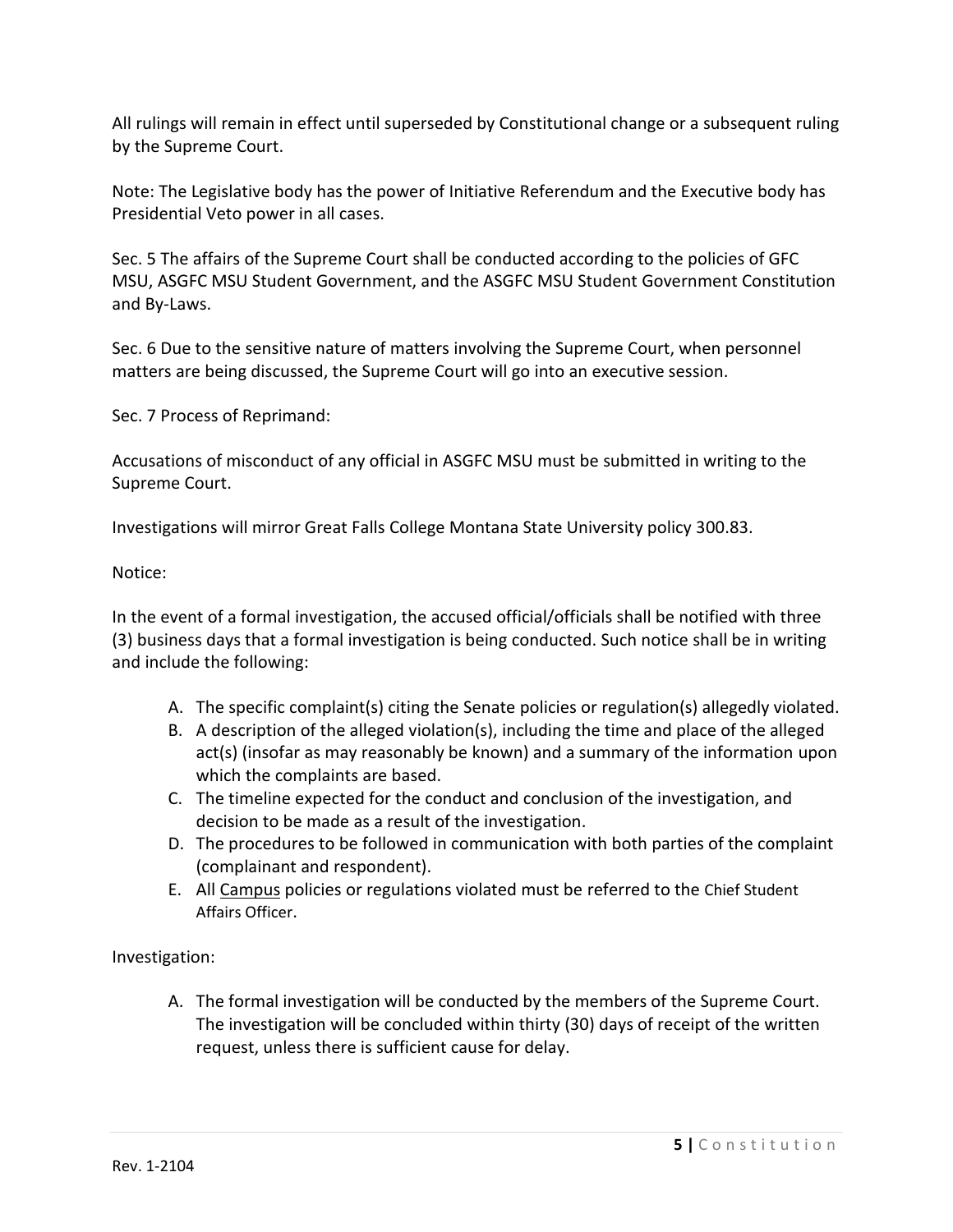- B. The Supreme Court will identify all policies that apply to the situation, identify all witnesses and other persons to be interviewed in order to understand the matter fully.
- C. Interview- Both the complainant and respondent will be interviewed as part of the investigation, and given the opportunity to review the notes from their own interviews for accuracy.
- D. The Supreme Court will present their findings regarding any violation of constitution or by-laws to the senate during a senate meeting. Both parties (complainant and respondent) shall be informed of the results from the investigation.
- E. All parties involved in investigation will be placed under an informal confidentiality agreement for the length of the proceedings. Violation of the confidentiality agreement will be grounds for IMMEDIATE REMOVAL from Supreme Court. Those who violate the confidentiality cannot be considered for membership of the Supreme Court in the future.
- F. In the event that an investigation includes a member of the Supreme Court, then investigation will be conducted by the Executive branch and Advisor/Associate Dean of Student Services or his/her designee in the same manner stated in steps A-E of Article 6 Sec 7 under investigations.

## **ARTICLE 7. – Financial Policy**

Sec. 1 The Associated Student Fee is the fee paid by all registered students of Great Falls College Montana State University for the financing of student activity areas as approved by the Board of Regents. All allocations must be approved by a majority vote of the ASGFC MSU Senate.

Sec. 2 The financial affairs of ASGFC MSU shall be conducted according to the By-Laws of ASGFC MSU.

### **ARTICLE 8. – Elections**

All elections will be administered by the ASGFC MSU Vice-President in accordance with the ASGFC MSU By-Laws.

### **ARTICLE 9. – Impeachment and Removal from Office**

Sec. 1 Grounds for Impeachment and/or Removal of Executive Officers, Justices, or Senators.

Any member who has failed to fulfill his/her duties or has violated this Constitution or its By-Laws.

Sec. 2 Process of Impeachment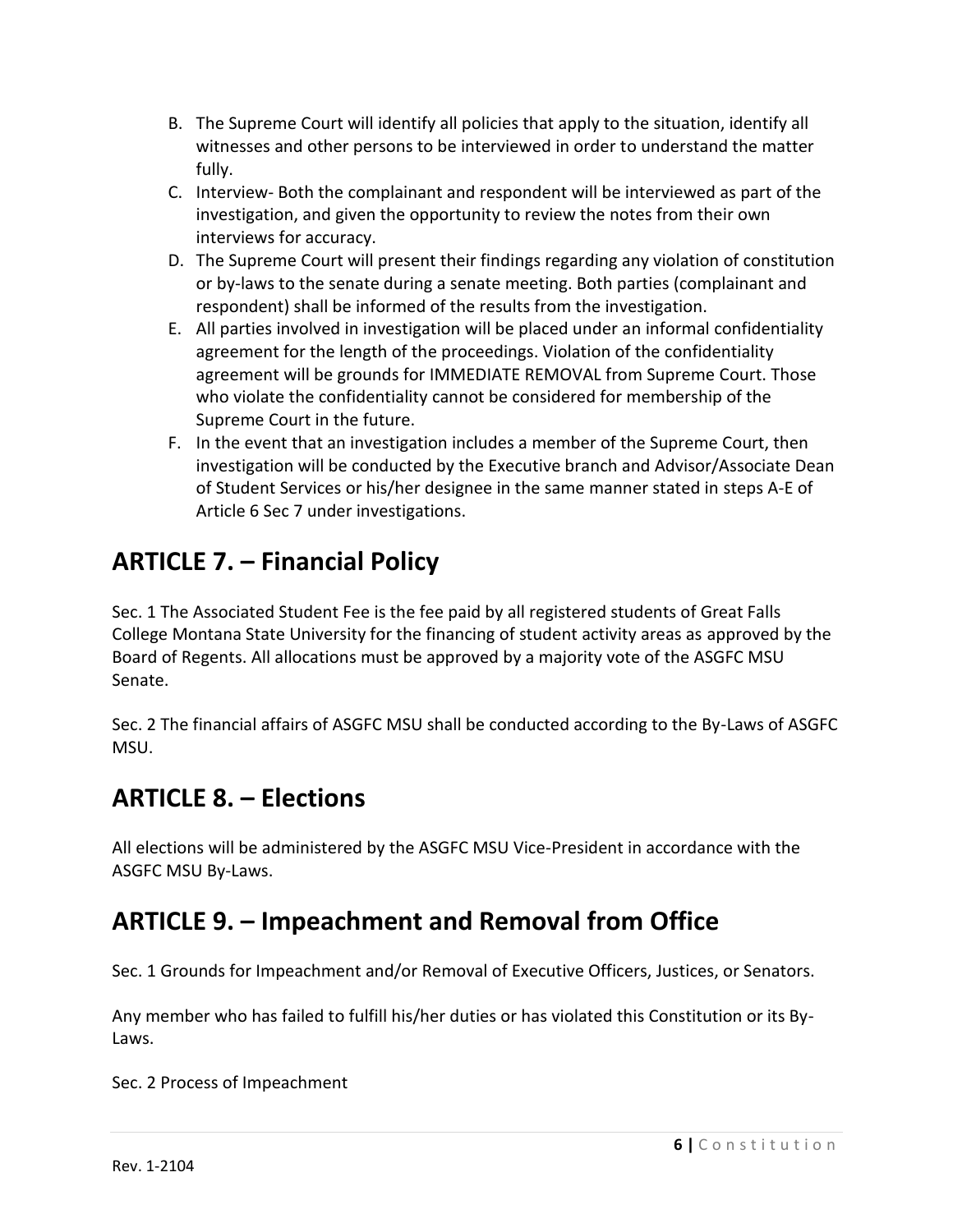The Senate may impeach officers or members of Student Government by a two-thirds (2/3) vote of the duly elected Senators.

Cases of impeachment shall be heard by the Supreme Court, excluding those cases of impeachment of Justices, which shall be heard and decided by the Executives.

If the impeachment charges are sustained by the Supreme Court or the Senate, the member's term of office shall terminate immediately. The senate, however, may vote to retain said member.

#### Sec. 3 Recall by Students

The Associated Students have the right to recall any elected Officer by submitting a petition to the Student Senate, signed by at least the number of students equal to fifty percent (50%) of the number of students voting in the election in which that Officer was elected. The Senate shall place the issue before the Associated Students in a recall election within three (3) weeks after receipt of said petition. If the recall is approved by a two-thirds (2/3) majority of the Associated Students who vote on the issue in the recall election, the term of the Officer in question will terminate immediately. If the President is removed from office due to a recall election, the Vice President shall assume the Presidential role and the chair of the Supreme Court shall assume the role of Vice President. If the Treasurer or Secretary is removed by recall election, the President shall appoint a Senator to the position who will be confirmed by a twothirds (2/3) vote of the current senate.

#### **ARTICLE 10 - Initiative Referendum**

In any general case of issues passed, deleted, or ignored by the ASGFC MSU Student Senate, the Associated Students have the right of initiative referendum by petition of ten percent (10%) of the Associated Students. Within three (3) weeks after receipt of the petition by the Student Senate, the issue shall be submitted to the Associated Students for their approval or disapproval by vote. A two-thirds (2/3) majority of the Associated Students who vote on the issue shall be required for it to pass. Election ballots where students fail to vote either for or against the issue shall not be counted in the two-thirds (2/3) vote. An initiative referendum vote will be mediated by an appointed member of faculty or staff in order to maintain transparency. The appointment of a faculty or staff member in this case (and only this case) will be decided by a 2/3 vote of the senate.

#### **ARTICLE 11 – Amendments**

Sec. 1 This Constitution may be amended during the regular year at either a regular or special election. Any amendments must originate in and be approved by a two thirds (2/3) vote of the Student Senate.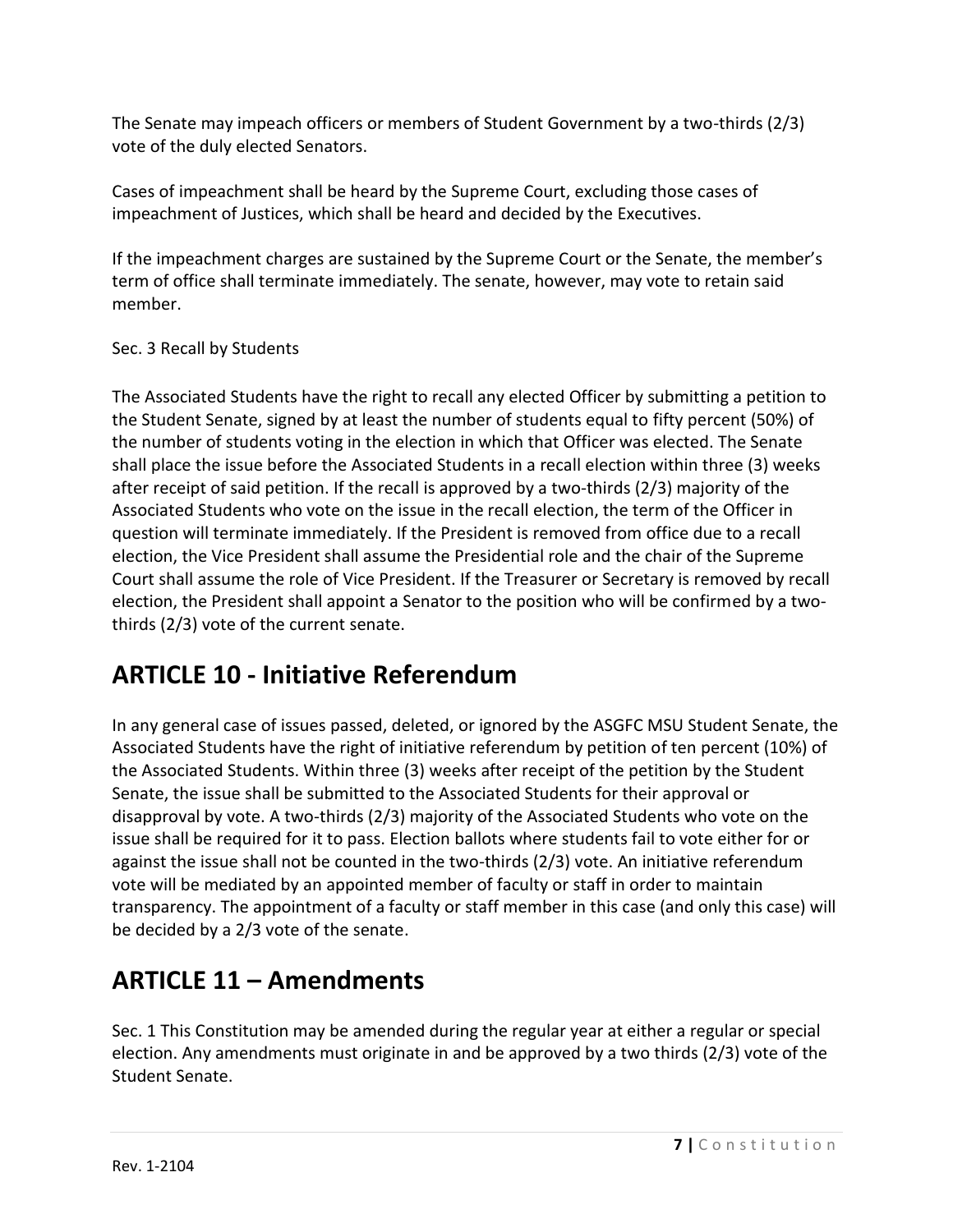Sec. 2 The CEO/Dean of Great Falls College Montana State University may approve or disapprove of an amendment to the Constitution of the Associated Students. If he/she does not approve an amendment, he/she shall return the amendment to the Senate with his/her objections within seven (7) calendar days after it is submitted to him/her by the President of the Student Senate.

Sec. 3 If any amendment shall not be returned by the CEO/Dean of Great Falls College Montana State University or his/her designee within seven (7) calendar days after it shall have been presented to him/her, the same shall be approved, in like manner as if he/she had signed it.

Sec. 4 Whenever during any academic year amendments have been adopted to this Constitution, there shall be a re-publication of the revised Constitution. Copies of the revised Constitution shall be made available to members of the Student Senate and the Associated Students as soon as possible. The academic year shall be defined as the consecutive fall and spring semesters.

### **ARTICLE 12 – Severability**

Sec. 1 If any section, clause, paragraph, or item of this Constitution is found to be illegal or in conflict with the laws of the State of Montana, the validity of the remaining portions or provisions shall not be affected, and the remainder of this Constitution shall be construed and enforced as if it did not contain the particular part, term or provision held to be invalid.

Sec. 2 Any functions, authorities, or procedures not defined in this Constitution shall be regulated by the ASGFC MSU By-Laws.

## **ARTICLE 13 – By-Laws**

Sec. 1 By-Laws shall be established

Sec. 2 Changes may be made in the By-Laws by a two thirds (2/3) vote of the Student Senate.

#### **ARTICLE 14 - Rights of Students**

Sec. 1 - All rights granted to citizens of the United States of America per the Constitution of the United States shall be extended to all Associated Students of GFC MSU.

Sec. 2 – Non-Discrimination of Students -

The Associated Students of College of Great Falls Montana State University, acting in accordance with the Constitution of the United States of America believe that all people are created equal and guaranteed certain unalienable rights. In the best interest of the student